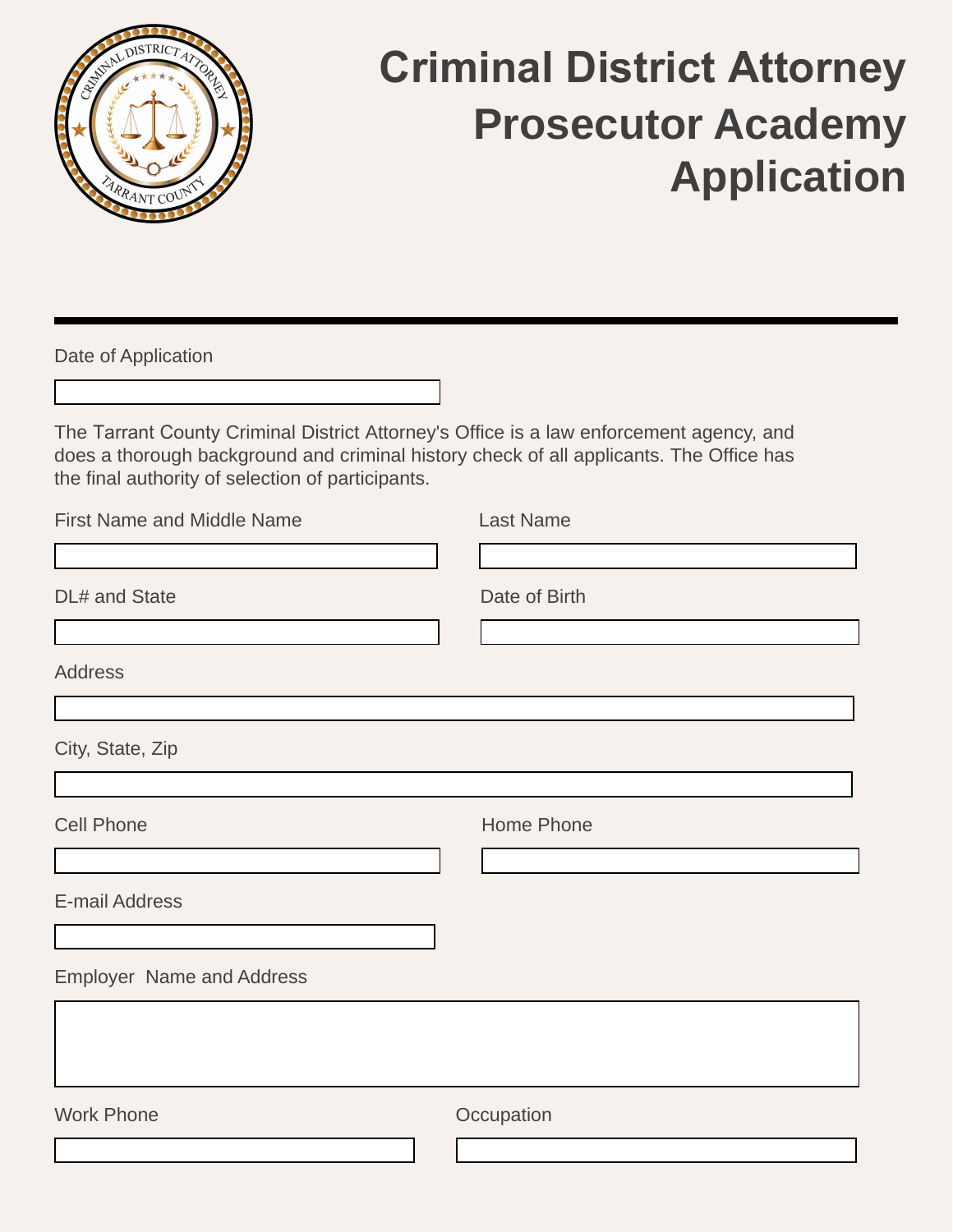Please list any community organizations or activities in which you are currently involved:

What do you expect to learn during your participation in this program?

How did you hear about the program?

Please disclose your username or URL for ALL social media accounts you have online.

Please list your educational background

Have you ever been arrested for any offense, regardless of disposition?

O Yes O No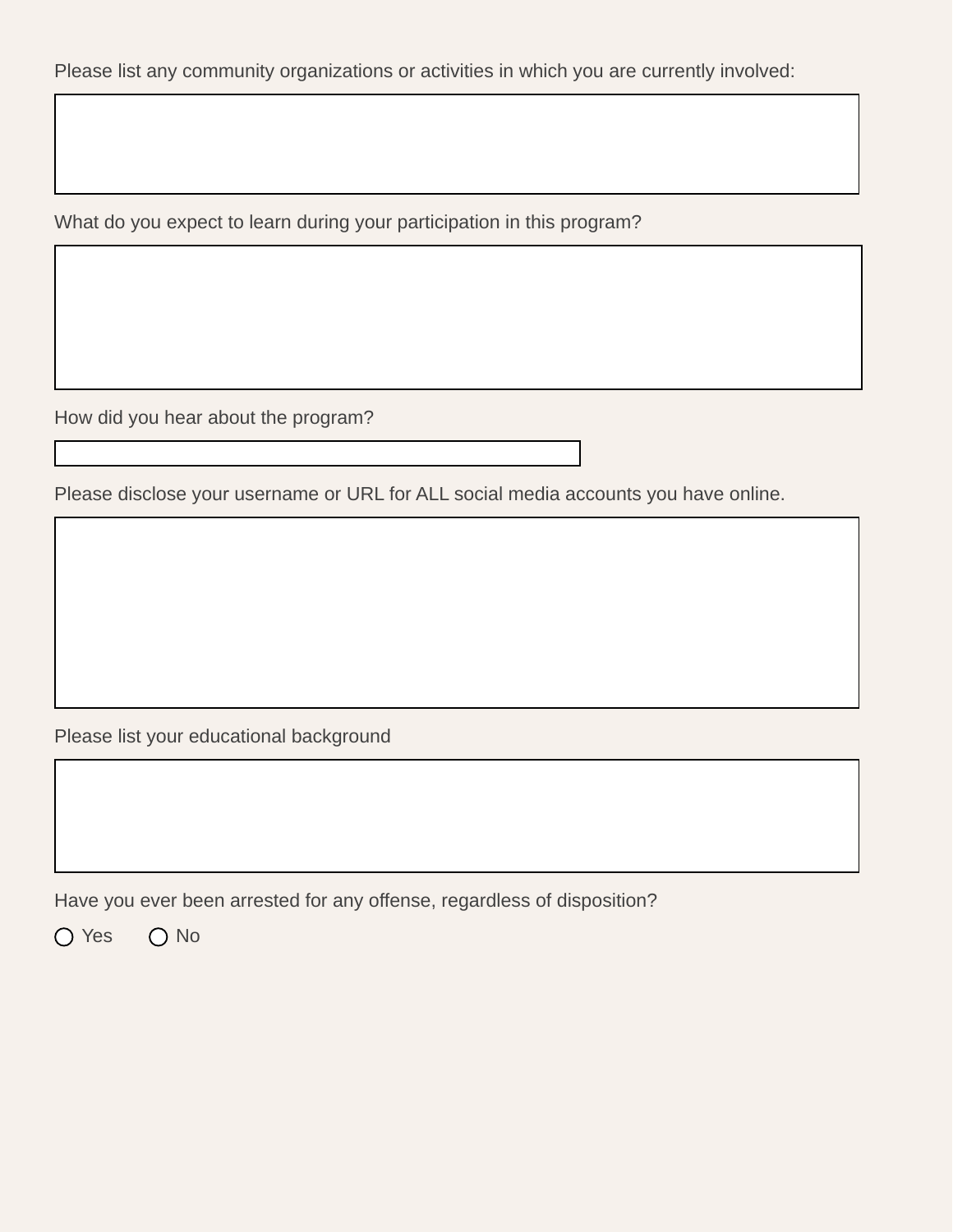Has anyone in your immediate family been charged with, is currently charged with or has been convicted of a crime greater than a Class C Misdemeanor?

O Yes O No

If you answered yes, please provide what, when and where

| Are you currently serving on a jury? | date?                           | Have you received a Jury Summons for a future |  |
|--------------------------------------|---------------------------------|-----------------------------------------------|--|
| $\bigcap$ Yes<br>$\bigcirc$ No       | $\bigcirc$ Yes<br>$\bigcirc$ No |                                               |  |
| <b>References</b>                    |                                 |                                               |  |
| <b>First Name</b>                    |                                 | <b>Last Name</b>                              |  |
|                                      |                                 |                                               |  |
| E-mail Address                       |                                 | Phone                                         |  |
|                                      |                                 |                                               |  |
|                                      |                                 |                                               |  |